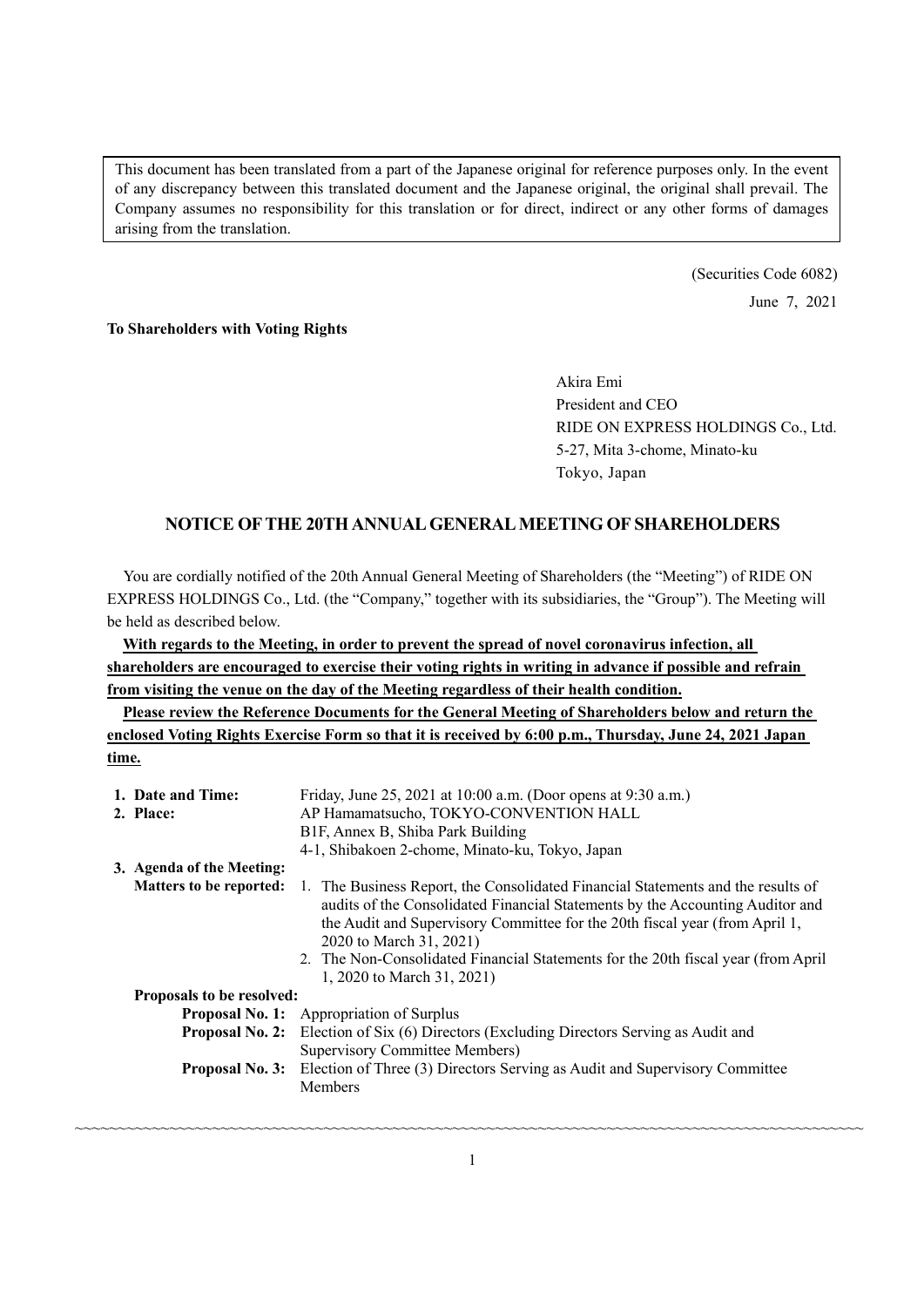When attending the Meeting, please hand in the enclosed Voting Rights Exercise Form at the reception. Please also bring this Notice with you.

**<Request for Shareholders>** 

- **Our plans may be changed depending on the status of the spread of the infection and the contents of the announcements made by the government, etc. on or before the day of the Meeting. Please check the information provided on the Company's website (http://www.rideonexpresshd.co.jp/) (in Japanese).**
- **On the day of the Meeting, we will take measures to prevent the infection for the sake of the safety of the shareholders. We appreciate your cooperation.**
- **Shareholders are requested to wear a mask when attending the Meeting.**
- **The operating staff of the Meeting will have checked their health condition, including taking temperature, and wear a mask when attending the shareholders.**
- Of the documents to be provided together with this Notice, the Notes to the Consolidated Financial Statements and the Notes to the Non-Consolidated Financial Statements are posted on the Company's website (http://www.rideonexpresshd.co.jp/) (in Japanese) based on provisions of laws, regulations and Article 14 of the Company's Articles of Incorporation, and therefore are not stated in the attachment to this Notice. The Consolidated and Non-Consolidated Financial Statements stated in the attachment to this Notice (translation omitted) comprise part of the Consolidated and Non-Consolidated Financial Statements audited by the Accounting Auditor and the Audit and Supervisory Committee in preparing their respective audit reports.
- Any revisions to the Reference Documents for the General Meeting of Shareholders, the Business Report, the Consolidated and Non-Consolidated Financial Statements will be posted on the Company's website (http://www.rideonexpresshd.co.jp/) (in Japanese).
- Please note that no souvenirs or shareholder gathering will be provided for attendees. We appreciate your understanding.
- Please note that the results of resolution at the 20th Annual General Meeting of Shareholders will not be sent in writing, but instead, be posted on the Company's website (http://www.rideonexpresshd.co.jp/) (in Japanese).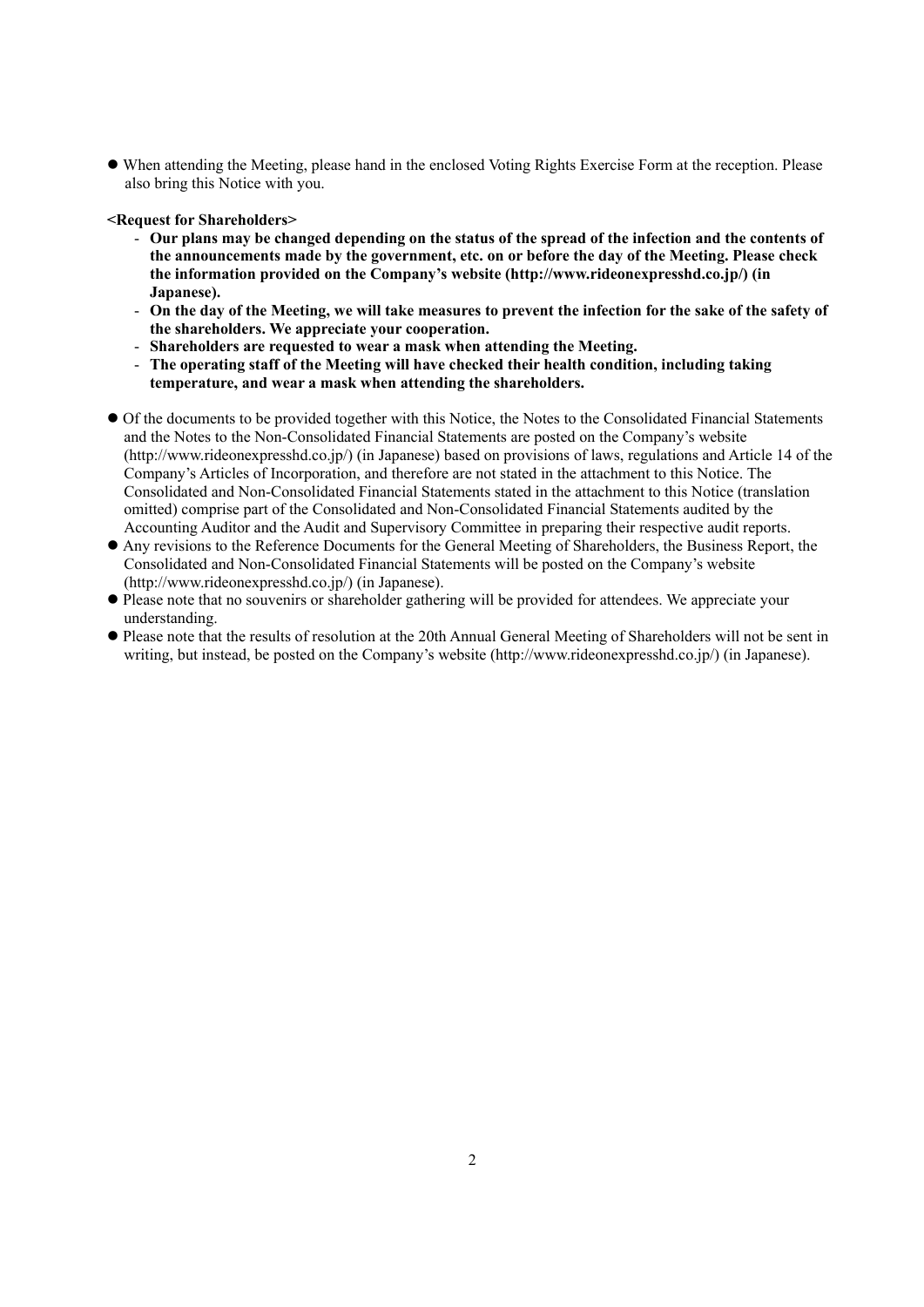# **Reference Documents for the General Meeting of Shareholders**

### **Proposals and References**

### **Proposal No. 1: Appropriation of Surplus**

For the year-end dividend for the 20th fiscal year, the Company's basic policy is to distribute appropriate returns upon comprehensively taking into account the performance for the fiscal year, the future business environment and internal reserves for the sustainable growth of its business.

- (1) Allocation of dividend property and its total amount 30 yen per share of the Company's common stock (comprising an ordinary dividend of 10 yen and a special dividend of 20 yen) Total 321,384,630 yen
- (2) Effective date of dividends from surplus June 28, 2021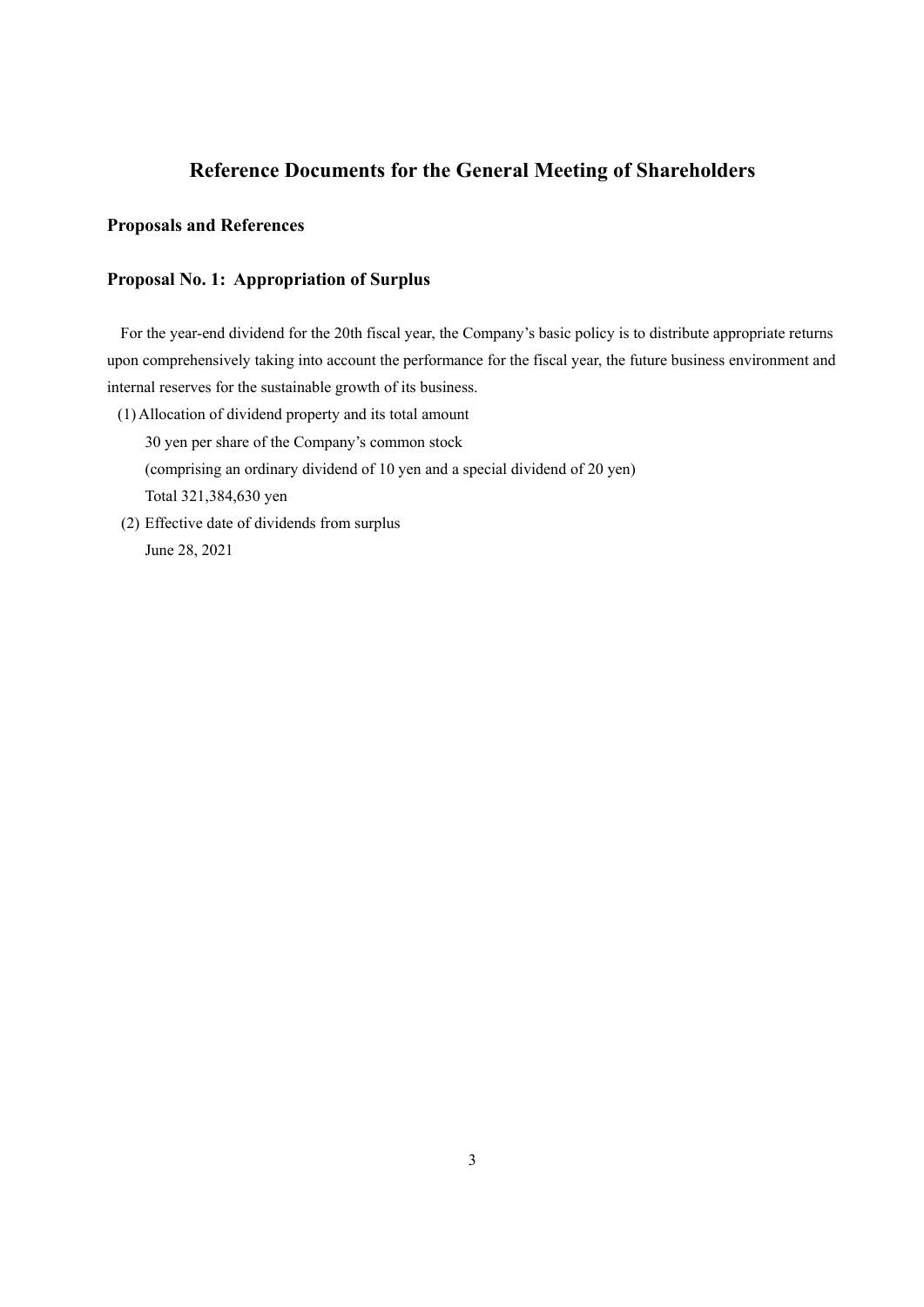# **Proposal No. 2: Election of Six (6) Directors (Excluding Directors Serving as Audit and Supervisory Committee Members)**

The terms of office of six (6) Directors (excluding Directors serving as Audit and Supervisory Committee Members) will expire at the conclusion of the Meeting. We therefore propose that six (6) Directors (excluding Directors serving as Audit and Supervisory Committee Members) be newly elected.

The Audit and Supervisory Committee has determined that the candidates are qualified to be elected as Directors from the perspective of enhancing the Company's corporate value.

The candidates for Directors (excluding Directors serving as Audit and Supervisory Committee Members) are as follows:

| No.                                                                                                                                                                                                                                                                                                                                                                                                          | Name<br>(Date of birth)                                                                                        | Career summary, positions, responsibilities and significant concurrent positions                                                                        |                                                                                                                                                                                                                                                                                                                                                                                                                                                     |
|--------------------------------------------------------------------------------------------------------------------------------------------------------------------------------------------------------------------------------------------------------------------------------------------------------------------------------------------------------------------------------------------------------------|----------------------------------------------------------------------------------------------------------------|---------------------------------------------------------------------------------------------------------------------------------------------------------|-----------------------------------------------------------------------------------------------------------------------------------------------------------------------------------------------------------------------------------------------------------------------------------------------------------------------------------------------------------------------------------------------------------------------------------------------------|
| 1                                                                                                                                                                                                                                                                                                                                                                                                            | Akira Emi<br>(September 10, 1960)<br>• Number of shares<br>of the Company<br>held:<br>738,087 shares           | March 1984<br>April 1992<br>August 1995<br><b>July 2001</b><br>October 2017<br>October 2017                                                             | Joined Restaurant Gen Kai (USA)<br>Opened Submarine<br>Established Submarine Co., Ltd., President and Representative<br>Director<br>Established the Company, President and CEO (to present)<br>President and Representative Director, RIDE ON EXPRESS<br>Co., Ltd. (to present)<br>President and Representative Director, RIDE ON DEMAND<br>Co., Ltd. (to present)                                                                                  |
| <b>Reasons for nomination as a candidate for Director</b><br>Mr. Akira Emi, the Company's founder, is reappointed as a candidate for Director, as he possesses abundant<br>operational experience in management in general and wide-ranging insight into the environment and the<br>industry surrounding the Company's business.                                                                             |                                                                                                                |                                                                                                                                                         |                                                                                                                                                                                                                                                                                                                                                                                                                                                     |
| 2                                                                                                                                                                                                                                                                                                                                                                                                            | Kazuyuki Matsushima<br>(September 24, 1959)<br>• Number of shares<br>of the Company<br>held:<br>182,101 shares | March 1981<br>April 1986<br>April 1992<br>August 1995<br><b>July 2001</b><br>November 2003<br>August 2010<br>October 2017<br>October 2017<br>April 2018 | Joined Mori Shoten Ltd.<br>Joined Yamako Group Co., Ltd.<br>Opened Submarine<br>Established Submarine Co., Ltd., Vice President and Director<br>Established the Company, Director<br>Senior Managing Director<br>Vice President and Director (to present)<br>Vice President and Director, RIDE ON EXPRESS Co., Ltd.<br>Vice President and Director, RIDE ON DEMAND Co., Ltd.<br>Responsible for Home Delivery Business, the Company (to<br>present) |
| <b>Reasons for nomination as a candidate for Director</b><br>Mr. Kazuyuki Matsushima, the Company's joint founder, is reappointed as a candidate for Director, as he<br>possesses abundant operational experience in the management of the Company and the operation of franchise<br>chains in general, as well as deep insight into the environment and the industry surrounding the Company's<br>business. |                                                                                                                |                                                                                                                                                         |                                                                                                                                                                                                                                                                                                                                                                                                                                                     |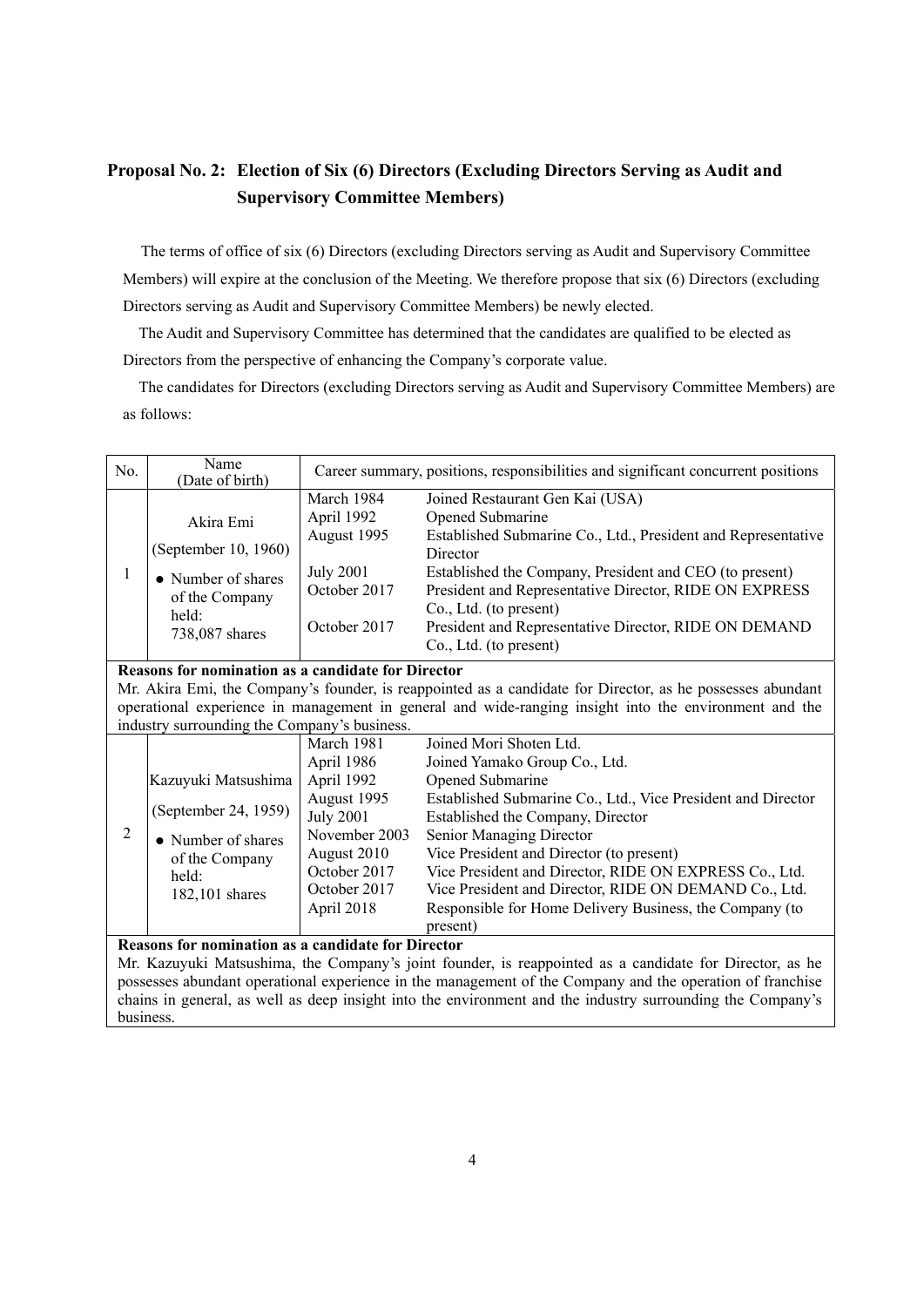| No.                                                                                                          | Name                                                                   |                  | Career summary, positions, responsibilities and significant concurrent positions                             |
|--------------------------------------------------------------------------------------------------------------|------------------------------------------------------------------------|------------------|--------------------------------------------------------------------------------------------------------------|
|                                                                                                              | (Date of birth)                                                        | April 1991       | Joined Recruit Cosmos Co., Ltd.                                                                              |
|                                                                                                              |                                                                        | April 1992       | Joined Kansai Recruit Human Resource Center Co., Ltd.                                                        |
|                                                                                                              |                                                                        |                  | (currently, Recruit Co., Ltd.)                                                                               |
|                                                                                                              |                                                                        | October 2003     | Managing Director, NEXT JAPAN Co., Ltd.                                                                      |
|                                                                                                              |                                                                        | October 2005     | Director and Senior Vice President                                                                           |
|                                                                                                              | Kazumasa Watanabe                                                      | October 2006     | President and Representative Director                                                                        |
|                                                                                                              |                                                                        | November 2007    | Established thirdstage inc., Representative                                                                  |
|                                                                                                              | (January 17, 1969)                                                     | August 2010      | Senior Managing Director, the Company                                                                        |
| 3                                                                                                            | • Number of shares                                                     | January 2015     | Established a START Co., Ltd., Representative Director (to                                                   |
|                                                                                                              | of the Company                                                         |                  | present)                                                                                                     |
|                                                                                                              | held:                                                                  | April 2016       | Vice President and Director (to present)                                                                     |
|                                                                                                              | 108,966 shares                                                         | October 2017     | Vice President and Director, RIDE ON EXPRESS Co., Ltd.                                                       |
|                                                                                                              |                                                                        | October 2017     | Vice President and Director, RIDE ON DEMAND Co., Ltd.                                                        |
|                                                                                                              |                                                                        | April 2018       | Responsible for Corporate Planning, Human Resources,                                                         |
|                                                                                                              |                                                                        |                  | Accounting and Finance, and Investment Strategy, the                                                         |
|                                                                                                              |                                                                        |                  | Company (to present)                                                                                         |
|                                                                                                              | <b>Reasons for nomination as a candidate for Director</b>              |                  |                                                                                                              |
|                                                                                                              |                                                                        |                  | Mr. Kazumasa Watanabe is reappointed as a candidate for Director, as he possesses wide-ranging insight and   |
|                                                                                                              |                                                                        |                  | abundant operational experience in management in general, and is fulfilling an important role as the officer |
|                                                                                                              |                                                                        |                  | responsible for the Company's corporate planning and administration division.                                |
|                                                                                                              |                                                                        | April 1988       | Joined Kisoji Co., Ltd.                                                                                      |
|                                                                                                              |                                                                        | August 1995      | Joined Submarine Co., Ltd.                                                                                   |
|                                                                                                              | Katsuyuki Tomiita                                                      | August 1998      | Senior Managing Director                                                                                     |
|                                                                                                              |                                                                        | <b>July 2001</b> | Joined the Company                                                                                           |
|                                                                                                              | (March 17, 1965)                                                       | February 2002    | Director                                                                                                     |
| $\overline{4}$                                                                                               | • Number of shares                                                     | August 2010      | Managing Director (to present)                                                                               |
|                                                                                                              | of the Company                                                         | October 2017     | Managing Director, RIDE ON EXPRESS Co., Ltd.                                                                 |
|                                                                                                              | held:                                                                  | October 2017     | Managing Director, RIDE ON DEMAND Co., Ltd.                                                                  |
|                                                                                                              | 158,978 shares                                                         | April 2019       | In charge of Home Delivery Business, the Company (to                                                         |
|                                                                                                              |                                                                        |                  | present)                                                                                                     |
|                                                                                                              |                                                                        | June 2020        | Managing Director, RIDE ON EXPRESS Co., Ltd. (to present)                                                    |
|                                                                                                              | Reasons for nomination as a candidate for Director                     |                  |                                                                                                              |
|                                                                                                              |                                                                        |                  | Mr. Katsuyuki Tomiita is reappointed as a candidate for Director, as he engages in management as a Director  |
|                                                                                                              |                                                                        |                  | of the Company and possesses abundant operational experience in supervising and leading the building of a    |
|                                                                                                              | franchise chain and its operation as well as new business development. |                  |                                                                                                              |
|                                                                                                              |                                                                        |                  | April 1988 Joined Takachiho Tsushinkiki Co., Ltd. (currently Takacom Co.,                                    |
|                                                                                                              |                                                                        |                  | Ltd.                                                                                                         |
|                                                                                                              | Toshihiko Mizutani                                                     | February 1991    | Joined FALCO biosystems Ltd.                                                                                 |
|                                                                                                              |                                                                        | November 1996    | Joined Submarine Co., Ltd.                                                                                   |
|                                                                                                              | (November 16, 1969)                                                    | February 2001    | Managing Director                                                                                            |
| 5                                                                                                            | • Number of shares                                                     | <b>July 2001</b> | Joined the Company                                                                                           |
|                                                                                                              | of the Company                                                         | February 2002    | Director                                                                                                     |
|                                                                                                              | held:                                                                  | August 2010      | Managing Director (to present)                                                                               |
|                                                                                                              | 89,442 shares                                                          | October 2017     | Managing Director, RIDE ON EXPRESS Co., Ltd.                                                                 |
|                                                                                                              |                                                                        | October 2017     | Managing Director, RIDE ON DEMAND Co., Ltd.                                                                  |
|                                                                                                              |                                                                        | April 2019       | In charge of the President's Office, the Company (to present)                                                |
| Reasons for nomination as a candidate for Director                                                           |                                                                        |                  |                                                                                                              |
| Mr. Toshihiko Mizutani is reappointed as a candidate for Director, as he engages in management as a Director |                                                                        |                  |                                                                                                              |
| of the Company and possesses abundant operational experience in supervising and leading the building of an   |                                                                        |                  |                                                                                                              |

IT system for a franchise chain and its operation as well as new business development.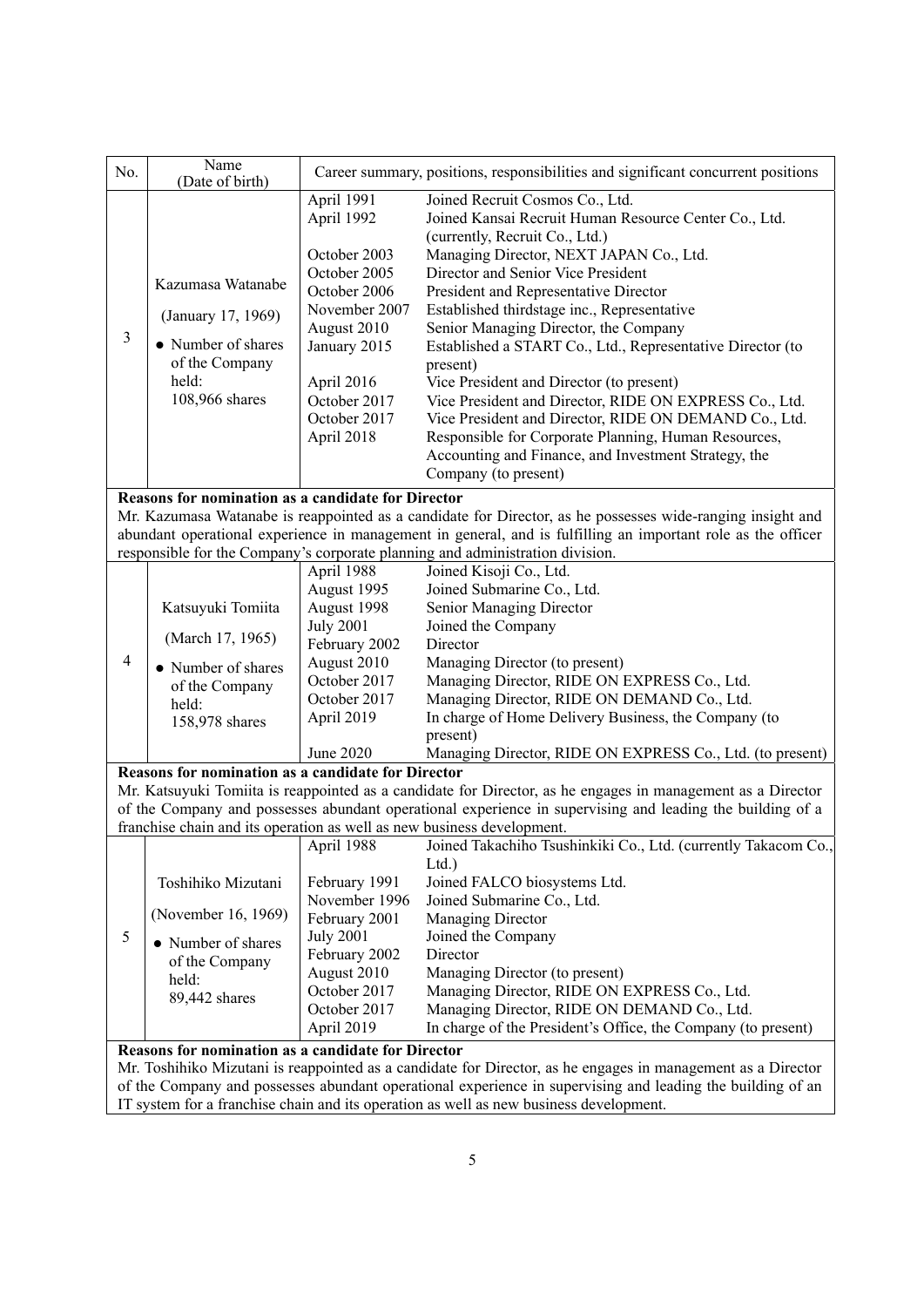| No.                                                | Name<br>(Date of birth)                                                                                 | Career summary, positions, responsibilities and significant concurrent positions                                                                   |                                                                                                                                                                                                                                                                                                                                                                                                                          |  |
|----------------------------------------------------|---------------------------------------------------------------------------------------------------------|----------------------------------------------------------------------------------------------------------------------------------------------------|--------------------------------------------------------------------------------------------------------------------------------------------------------------------------------------------------------------------------------------------------------------------------------------------------------------------------------------------------------------------------------------------------------------------------|--|
| 6                                                  | Yutaka Akagi<br>(September 4, 1976)<br>• Number of shares<br>of the Company<br>held:<br>$46,279$ shares | April 1999<br>December 1999<br>December 2001<br>October 2007<br>May 2008<br>August 2010<br>June 2015<br>October 2017<br>October 2017<br>April 2020 | Joined Japan LCA Corporation (currently, LCA Holdings<br>Corporation)<br>Joined IdeaLink Co, LTD (currently, IDEAPLUS Inc.)<br>Director<br>Representative Director<br>Vice President and Director<br>Director, the Company<br>Managing Director (to present)<br>Managing Director, RIDE ON EXPRESS Co., Ltd.<br>Managing Director, RIDE ON DEMAND Co., Ltd.<br>In charge of System & Marketing, the Company (to present) |  |
| Reasons for nomination as a candidate for Director |                                                                                                         |                                                                                                                                                    |                                                                                                                                                                                                                                                                                                                                                                                                                          |  |

Mr. Yutaka Akagi is reappointed as a candidate for Director, as he possesses abundant operational experience in operation overall as the Company's area franchisor as well as wide-ranging insight into management in general.

Notes:

1. There are no special interests between the candidates and the Company.

2. The Company has entered into a directors and officers liability insurance contract with an insurance company. The said insurance covers damage that could arise under situations where an insured party bears liability in regard to performance of his or her duties or where the insured party becomes subject to a claim seeking to hold him or her liable in that regard. If the candidates assume office as director, they are to be insured under the said insurance contract. The Company plans to renew the contract with the same contents in June 2021.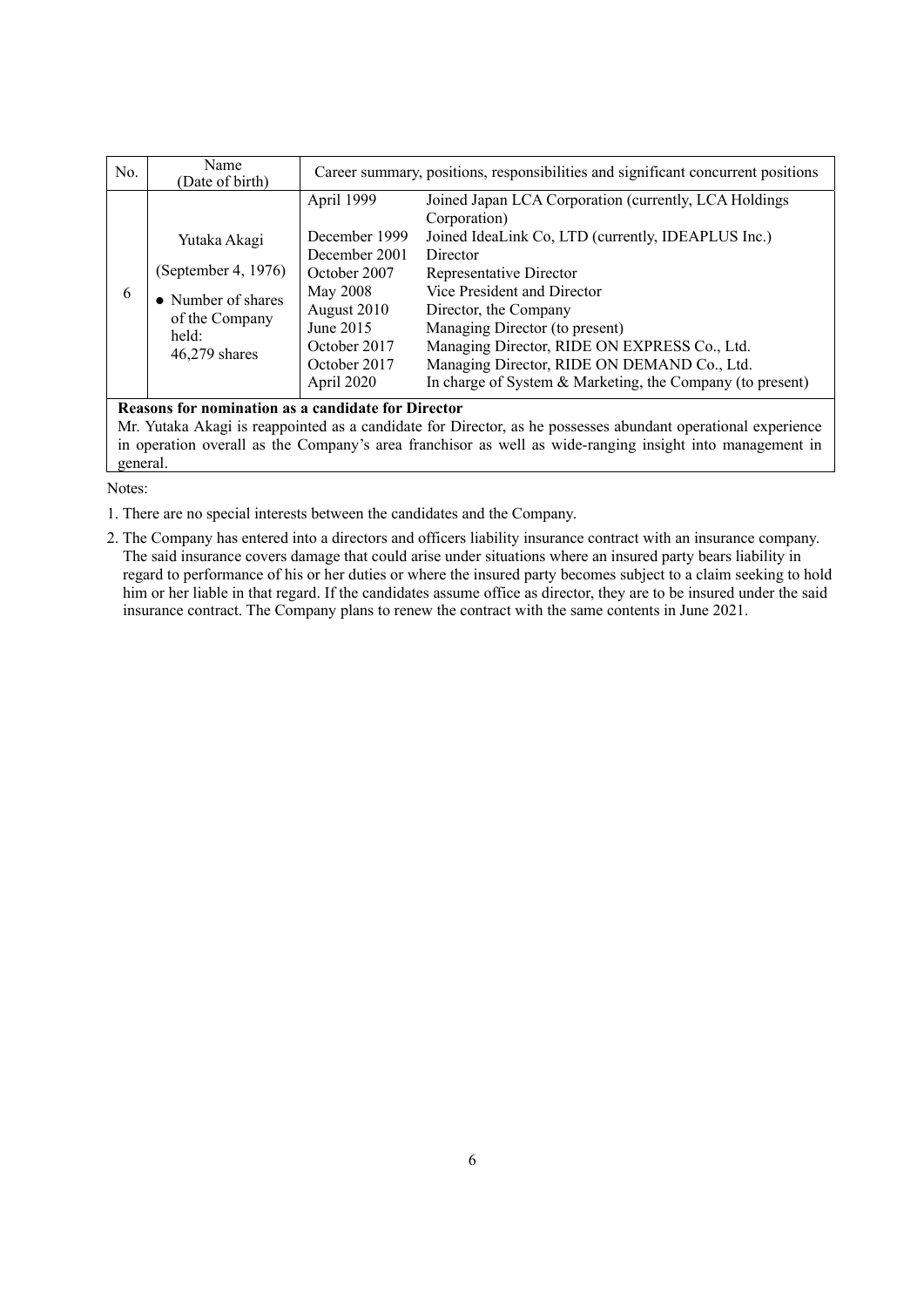# **Proposal No. 3: Election of Three (3) Directors Serving as Audit and Supervisory Committee Members**

The terms of office of three (3) Directors serving as Audit and Supervisory Committee Members will expire at the conclusion of the Meeting. We therefore propose that three (3) Directors serving as Audit and Supervisory Committee Members be newly elected.

The Audit & Supervisory Committee has agreed to this proposal.

The candidates for Directors serving as Audit and Supervisory Committee Members are as follows:

| No.                                                                                                           | Name<br>(Date of birth) | Career summary, positions, responsibilities and significant concurrent positions |                                                                 |  |
|---------------------------------------------------------------------------------------------------------------|-------------------------|----------------------------------------------------------------------------------|-----------------------------------------------------------------|--|
|                                                                                                               |                         | April 1987                                                                       | Joined Kawai Tax Accounting Office                              |  |
|                                                                                                               |                         | September 1988                                                                   | Joined Sunrise Industrial Limited Liability Company             |  |
|                                                                                                               | Toshihiko Seino         | March 1994                                                                       | Director, Sunrise Industrial Limited Liability Company          |  |
|                                                                                                               |                         | August 2000                                                                      | Joined Shimoda Machinery Works Co., Ltd.                        |  |
|                                                                                                               | (September 2, 1964)     | August 2001                                                                      | Joined Shimoda EcoTech Co., Ltd.                                |  |
| 1                                                                                                             |                         | February 2004                                                                    | Joined the Company                                              |  |
|                                                                                                               | • Number of shares      | September 2010                                                                   | Chief, Internal Audit Department                                |  |
|                                                                                                               | of the Company          | June 2011                                                                        | Full-time Auditor                                               |  |
|                                                                                                               | held:                   | June 2015                                                                        | Director Serving as Audit and Supervisory Committee Member      |  |
|                                                                                                               | 5,000 shares            |                                                                                  | (to present)                                                    |  |
|                                                                                                               |                         | October 2017                                                                     | Auditor, RIDE ON EXPRESS Co., Ltd. (to present)                 |  |
|                                                                                                               |                         | October 2017                                                                     | Auditor, RIDE ON DEMAND Co., Ltd. (to present)                  |  |
| <b>Reasons for nomination as a candidate for Director</b>                                                     |                         |                                                                                  |                                                                 |  |
| Mr. Toshihiko Seino is reappointed as a candidate for Director Serving as Audit and Supervisory Committee     |                         |                                                                                  |                                                                 |  |
| Member, as he has knowledge about the administration of the Company as well as abundant insight into its      |                         |                                                                                  |                                                                 |  |
| businesses, based on his experience at the Company's administration division and internal audit operation.    |                         |                                                                                  |                                                                 |  |
|                                                                                                               |                         | May 1987                                                                         | Joined CHUCO Co., Ltd.                                          |  |
|                                                                                                               |                         | December 1997                                                                    | Established Juhachi Kikaku Limited Liability Company,           |  |
|                                                                                                               | Keigo Takiya            |                                                                                  | Director (to present)                                           |  |
|                                                                                                               |                         | February 2001                                                                    | Auditor, Submarine Co., Ltd.                                    |  |
|                                                                                                               | (December 17 1956)      | June 2012                                                                        | Auditor, the Company                                            |  |
| $\overline{2}$                                                                                                | • Number of shares      | <b>July 2012</b>                                                                 | Established ULYSSES Co., Ltd., Representative Director (to      |  |
|                                                                                                               | of the Company          |                                                                                  | present)                                                        |  |
|                                                                                                               | held:                   | November 2014                                                                    | Established Vision Leader Co., Ltd. (currently Potential        |  |
|                                                                                                               |                         |                                                                                  | Creation Research Institute Co., Ltd.), Representative Director |  |
|                                                                                                               |                         | June 2015                                                                        | Director Serving as Audit and Supervisory Committee Member,     |  |
|                                                                                                               |                         |                                                                                  | the Company (to present)                                        |  |
| Reasons for nomination as a candidate for Outside Director and Outline of expected roles                      |                         |                                                                                  |                                                                 |  |
| Mr. Keigo Takiya is reappointed as a candidate for Director Serving as Audit and Supervisory Committee        |                         |                                                                                  |                                                                 |  |
| Member, as he possesses broad insight in management in general, marketing, etc. and he is the right person to |                         |                                                                                  |                                                                 |  |
| provide appropriate guidance and supervision by leveraging his career and experience. We expect that, based   |                         |                                                                                  |                                                                 |  |
| on his abundant experience and insight, he will fulfill an appropriate role as an Outside Director, including |                         |                                                                                  |                                                                 |  |
| providing advice and suggestions on management in general from an independent and objective position. Mr.     |                         |                                                                                  |                                                                 |  |
| Takiya will have served as Outside Director of the Company for six years at the conclusion of the Meeting.    |                         |                                                                                  |                                                                 |  |